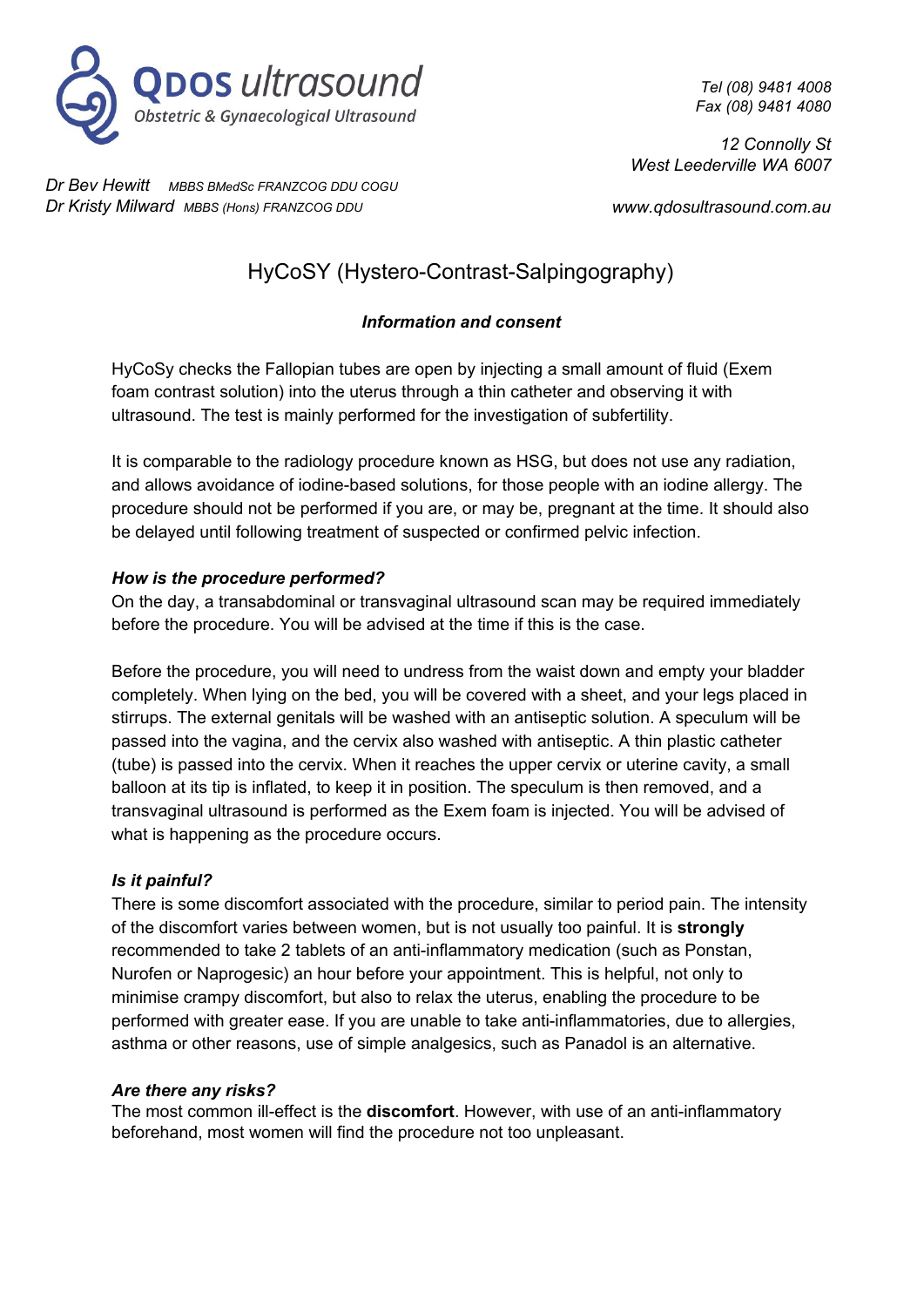There is a small risk of introducing **infection** into the uterus and pelvis. If you become unwell in the days or weeks that follow the procedure, with symptoms of fevers, loss of appetite, lower abdominal or pelvic pain, or unusual discharge, please see your referring doctor or your local GP at your earliest convenience.

Occasionally, **the catheter cannot be passed** into the cervix far enough to remain in place. If this occurs the procedure cannot be completed, but a fee will still apply.

Rarely, handling of the cervix results in a reflex fall in blood pressure (called **cervical shock**). This can lead to feeling faint and dizzy or passing out. If you become faint, or lose vision or hearing during the procedure, please alert the staff immediately.

It is possible that the contrast fluid (Exem foam) may not be seen to pass through the Fallopian tubes, even if they are open. This may be due to uterine cramping preventing flow into the open tubes, or to bowel gas obstructing the view of contrast flowing through the tubes. In this situation, the HyCoSy result will suggest tubal blockage. Your referring doctor will discuss with you whether or not you should consider having a laparoscopy (keyhole surgery) to confirm the diagnosis. If the contrast fluid can be seen moving freely through the tubes, laparoscopy and its associated risks can be avoided.

#### *What preparation is required for the procedure?*

The bladder will need to be empty during the procedure, so drinking extra fluids before your appointment is not required. Antibiotics are not required routinely before the procedure, but if you have other conditions which increase your risk of infection, or if you have had a recently treated infection, you should talk to your referring doctor about taking a dose of antibiotics a couple of hours beforehand.

#### *How will I feel after the procedure is over?*

You will probably have some persisting period-like cramps for a few hours. Using further simple analgesics, or local heat (hot water bottle or wheat bag) can help. Some women prefer to have someone with them to drive them home, but it is quite reasonable to drive yourself if you need to. Returning to work immediately after the procedure is possible if required, but you may prefer to have a restful afternoon instead.

You should expect some dark discharge from the vagina for a short period of time, due to the Betadine antiseptic. We suggest you wear dark undies and bring a panty-liner to wear afterwards. If you develop symptoms of possible infection (as described above), please see your referring doctor or local GP as early as possible.

#### *How do I make a booking?*

Complete the HyCoSy history sheet which follows, then fax it along with your referral to 9481 4080. Bring this consent form with you to sign on the day. Call QDOS Ultrasound on the first day of your next period. Available appointments between your period and anticipated ovulation will be offered to you. Please abstain from intercourse from the first day of your period, until the procedure has been performed.

#### *Consent:*

*I have read and understand this sheet and wish to proceed with HyCoSy.*

Name: \_\_\_\_\_\_\_\_\_\_\_\_\_\_\_\_\_\_\_\_\_\_\_\_\_\_\_\_ Signature: \_\_\_\_\_\_\_\_\_\_\_\_\_\_\_\_\_\_\_\_\_\_\_\_\_\_\_

*Please scroll down for questionnaire*